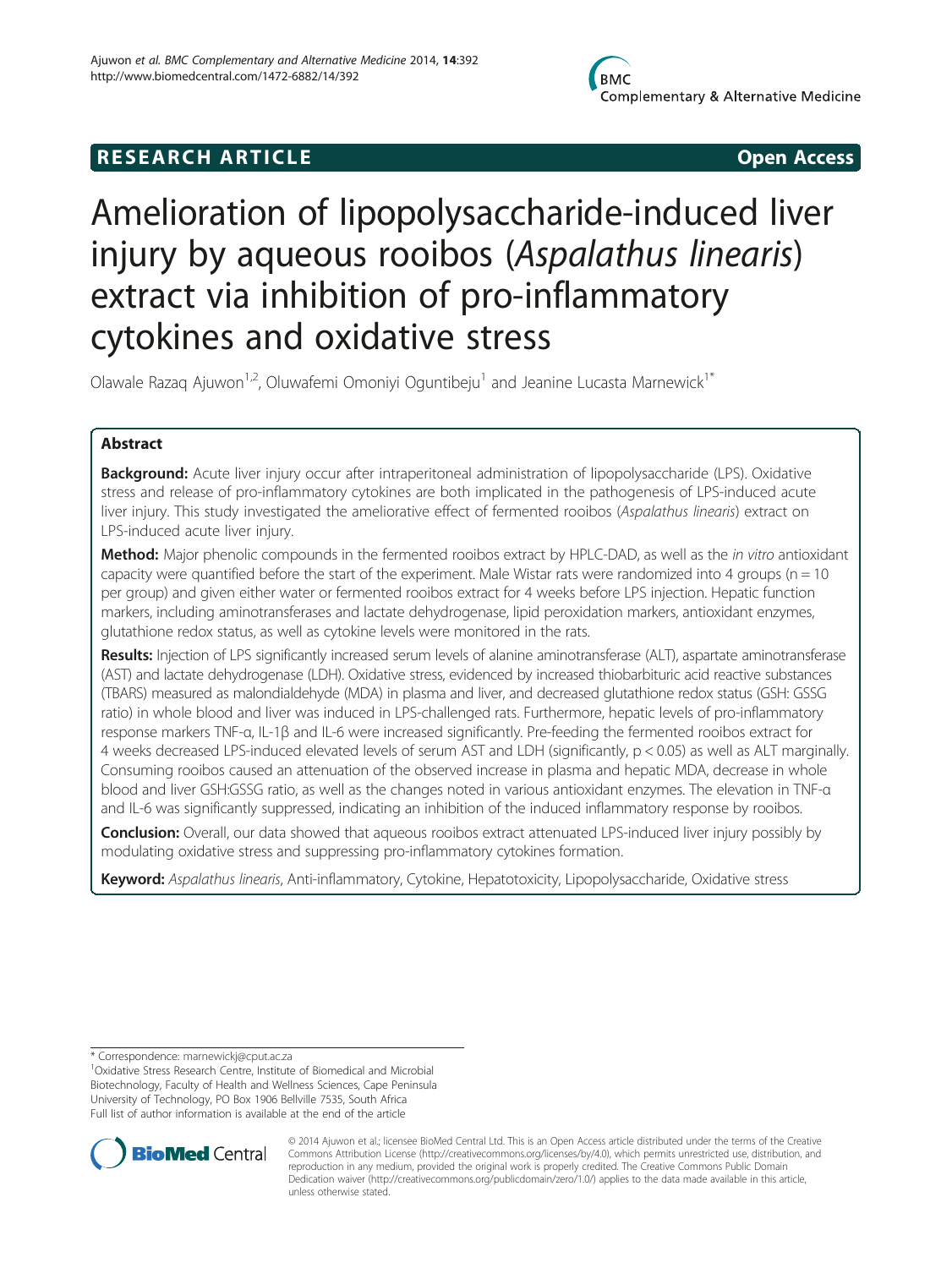# Background

Lipopolysaccharide (LPS), an endotoxin, is a major glycolipid component of the outer cell wall of gram-negative bacteria, made up of a polysaccharide O-chain and a biologically active lipid-A moiety, embedded within the bacterial membrane [[1\]](#page-10-0). Endotoxemia-induced toxicity is characterized by injury to various organs, including liver, kidney and the brain, and it has been implicated as a contributing factor to bacterial infection resulting in sepsis, which is one of the major causes of morbidity and mortality in intensive care units [[2\]](#page-10-0). Most of the toxicities observed in LPS-induced injury in the liver and systemic circulation has been attributed to toxic mediators produced by activated macrophages, including cytokines, such as tumor necrosis factor-α (TNF-α), interleukins (IL-1, IL-6, IL-8, and IL-12), other proinflammatory molecules, including platelet-activating factor, prostaglandins, as well as reactive oxygen and nitrogen species (RONS), such as nitric oxide (NO) and superoxide radical [[3](#page-10-0)]. The systemic inflammatory response triggered in the host by LPS is characterized by fever, leucocytosis, thrombocytopenia, changed metabolic responses and redox status impairment [\[2](#page-10-0)]. The consequences of impaired intracellular redox balance includes the generation of excessive RONS, induction of lipid peroxidation, DNA and protein damage, depletion of intracellular stores of endogenous antioxidants and inhibition of antioxidant enzymes [\[4\]](#page-10-0).

The involvement of oxidative stress in injury associated with LPS suggests that dietary antioxidants may enhance the efficacy of treatment protocols designed to mitigate LPS-induced endotoxemia. Medicinal plants, fruits, vegetables, spices and teas are drawing a lot of attention because of their demonstrated health benefits, with scientific evidence demonstrating that phytochemicals in fruits, vegetables, spices and teas possess a high number of protective biological properties, including antioxidant, anti-inflammatory and other beneficial effects [[5\]](#page-10-0).

Rooibos (Aspalathus linearis) (Brum f) Dahlg. (Family Fabaceae; Tribe Crotolarieae) is a shrubby legume that is indigenous to the mountainous area of Clanwilliam in the Western Cape Province of South Africa. Traditionally, it is used to make a herbal beverage that is naturally caffeine-free, low in tannin and rich in unique polyphenolic antioxidants [\[6](#page-10-0)]. Due to its rich content of different compounds, some unique, with antioxidant and other health properties, rooibos is gaining more attention worldwide because of its potential for clinical uses. Aqueous extracts of rooibos have been shown to possess antioxidant activities in vitro [\[7\]](#page-10-0). In vivo evidence has shown that aqueous rooibos extracts are able to modulate oxidative stress by inhibiting lipid peroxidation and augmenting the glutathione redox status in rat sperm [[8\]](#page-10-0), rat liver [[9](#page-10-0)] and in humans with an occupational risk [[10\]](#page-10-0) and at the risk of developing cardiovascular diseases [[11\]](#page-10-0). Immunomodulatory effects of rooibos have been previously reported both in vitro and in vivo [[12,13](#page-10-0)], while a recent study also showed that rooibos and two of its flavonoids (luteolin and quercetin) were able to reduce the secretion of pro-inflammatory cytokine, IL-6 and TNF-α using a LPS-stimulated macrophage model [\[14\]](#page-10-0). However, the evaluation of the in vivo antiinflammatory properties of rooibos remains to be sufficiently studied. Rooibos is most often consumed as a herbal tea and therefore an aqueous (hot-water) extract of fermented rooibos leaves and stems at a similar concentration as consumed by humans traditionally were used in this study to investigate its effectiveness in protecting against LPS-induced hepatic injury in Wistar rats.

#### **Methods**

#### Preparation of the aqueous rooibos extract

Fermented rooibos (superior grade) plant material was a generous gift from Rooibos Limited (Mr Arend Redelinghuys, Clanwilliam, South Africa). An aqueous rooibos extract (2%, w/v), was prepared as reported previously [\[15\]](#page-10-0) by the addition of freshly boiled tap water to tea leaves and stem at a concentration of  $2 \frac{g}{g}$ 100 mL. The mixture was allowed to stand at room temperature for 30 minutes with constant stirring, filtered afterwards and dispensed into water bottles. The extract was fed to the rats *ad libitum*, with fresh extract prepared every second day.

# Phenolic content and total antioxidant capacity of aqueous rooibos extract

The soluble solids content of the rooibos extract was determined gravimetrically as previously reported [\[15](#page-10-0)]. The total polyphenol content of the aqueous rooibos extract was determined using the Folin Ciocalteu's phenol reagent according to the method described by Singleton et al [\[16](#page-10-0)] and results expressed as mg gallic acid equivalents/mg soluble solids. The flavanol content of the aqueous rooibos extract was determined colorimetrically at 640 nm using p-dimethylaminocinnamaldehyde (DMACA) according to the method of Treutter [\[17\]](#page-10-0). Results were expressed as mg catechin standard equivalents/mg soluble solids while the flavonol/flavones content was determined spectrophotometrically at 360 nm and results expressed as mg quercetin standard equivalents/mg soluble solids [[18](#page-10-0)]. The total antioxidant capacity of the rooibos extract was assessed by measuring the oxygen radical absorbance capacity (ORAC), trolox equivalent antioxidant capacity (TEAC) and ferric ion reducing antioxidant power (FRAP) according to methods described by Ou *et al.* [\[19\]](#page-10-0), Re *et al.* [[20](#page-10-0)] and Benzie and Strain [[21](#page-10-0)] respectively with some modifications as reported previously [[9](#page-10-0)].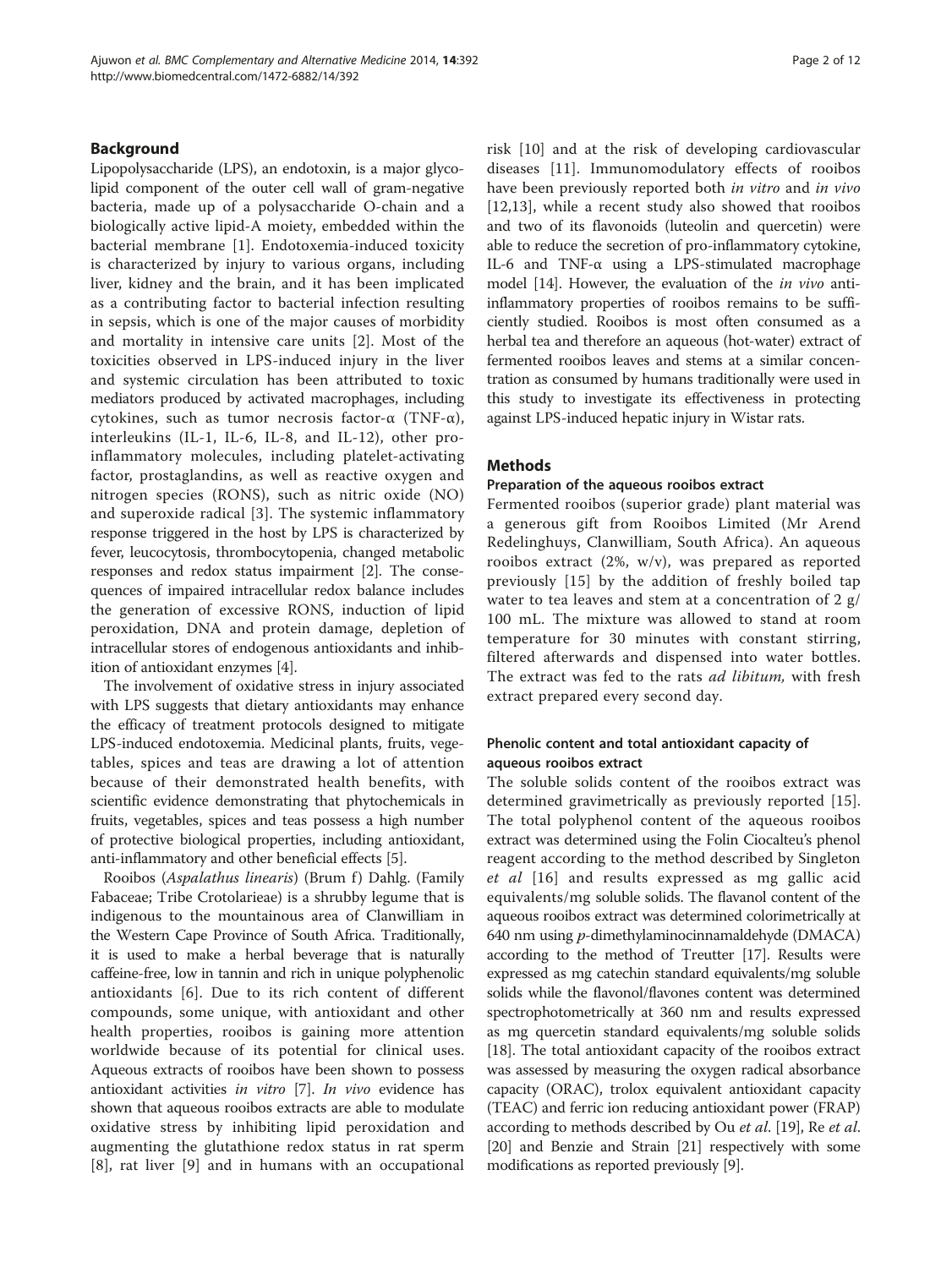#### HPLC analyses of aqueous rooibos extract

Quantification of the major phenolic compounds in the aqueous rooibos extract was performed by high performance liquid chromatography (HPLC) on an Agilent 1200 series instrument (Agilent Technologies, Waldbron, Germany) equipped with an in-line degasser, quaternary pump, autosampler and a diode array and multiple wavelength detector, using a 5 μm YMC-Pack Pro C18 (150 mm  $\times$  4.6 mm i.d.) column for separation, with acquisition set at 287 nm for aspalathin and 360 nm for other components. The mobile phases consisted of water containing 300 μL/L trifluoroacetic acid (A) and methanol containing 300 μL/L trifluoroacetic acid (B). The gradient elution started at 95% A, changing to 75% A after 5 min and to 20% A after 25 min and back to 95% A after 28 min. The flow rate was set at 0.8 mL/ min, the injection volume was 20 μL and the column temperature was set at 23°C [\[22](#page-10-0)]. Peaks were identified based on the retention time of the standards and confirmed by comparison of the wavelength scan spectra (set between 210 nm and 400 nm).

## Animal treatment and experimental design

Forty pathogen-free, male Wistar rats weighing  $287 \pm 11$  g were obtained from the Animal Unit of Stellenbosch University (Tygerberg Campus, South Africa). The rats were housed individually in stainless steel wired top and bottom cages fitted with polypropylene houses in an experimental animal holding facility maintained at a temperature of between 21-24°C, with a 12 h light dark cycle. The rats were fed standard rat chow (SRC) ad libitum and had free access to tap water or the aqueous rooibos extract. After acclimatization for 1 week, the rats were randomized into four groups of 10 animals each, and treated for 28 days as follows: groups I (control) and II (LPS), were fed SRC and received tap water as the sole source of drinking fluid, while groups III (rooibos) and IV (rooibos + LPS) were fed SRC and received the aqueous rooibos extract (2%, w/v) as the sole source of drinking fluid. On the 27<sup>th</sup> day of the experiment, the rats were injected with either 0.1 mL of PBS vehicle (groups I and III) or 0.1 mL of LPS (Escherichia coli serotype 0111:B4, 0.5 mg/kg bw, i.p.) for groups II and IV to induce endotoxemia and liver injury [\[23\]](#page-10-0). Animals used in the study received humane care in accordance with the Principle of Laboratory Animal Care of the National Medical Research Council and the Guide for the Care and Use of Laboratory Animals of the National Academy of Sciences (National Institute of Health Publication no. 80-23, revised 1978). The study protocol was approved by the Cape Peninsula University of Technology's Faculty of Health and Wellness Sciences Research Ethics Committee (Ethics Certificate no: CPUT/ HAS-REC 2010/A003). The general conditions of the rats were monitored daily throughout the study and body weights recorded weekly and at sacrifice. Fluid intake was monitored at intervals of 2 days for the duration of the study period. At the end of the experimental period, fasted animals in all the groups were sacrificed 16 hours after the last LPS injection under sodium pentobarbital anesthesia (0.15 ml/100 g body weight, i.p.). Approximately 8 ml of blood was collected via the abdominal aorta and this was aliquoted into tubes with or without EDTA to obtain plasma or serum, respectively. The liver was excised, washed twice with ice-cold PBS (10 mM phosphate buffered saline pH 7.2) to remove residual blood, blotted to dry, weighed and immediately snap frozen in liquid nitrogen and stored at -80°C for biochemical analyses.

## Preparation of liver homogenate

Liver tissue was minced and homogenized (10%, w/v) in 50 mM NaH<sub>2</sub>PO<sub>4</sub> buffer containing 1 mM EDTA and 0.5% Triton-X (pH 7.5) on ice. The homogenate was centrifuged at 10 000 g for 10 minutes at 4°C. The resulting supernatant was collected and stored at -80° C until used for biochemical assays. Protein contents of samples (erythrocyte and liver homogenate) were determined using a BCA protein assay kit (Pierce, Illinois, USA).

### Antioxidant capacity of plasma and liver homogenate

To avoid protein interference in the antioxidant capacity assays, sub-samples of plasma and liver homogenates were precipitated with  $0.5$  M perchloric acid  $(1:1, v/v)$  and centrifuged at 10 000 g for 10 min at 4°C. Supernatants were collected as protein free fractions [\[24\]](#page-10-0). Plasma total polyphenol content, as well as the ORAC (plasma and liver) were carried out according to the method of Singleton *et al.* [\[16\]](#page-10-0) and Ou *et al.* [[19](#page-10-0)], respectively.

#### Liver function tests

Serum ALT, AST and LDH were determined using standard diagnostic kits supplied by Medica Corporation, (Bedford, Mass., USA), on a Medica EasyRA automated clinical chemistry analyzer (Medica Corporation Bedford, Mass., USA).

# Lipid peroxidation, antioxidant enzymes activities and glutathione status determination

Lipid peroxidation was estimated by measuring conjugated dienes (CD) and malondialdehyde (MDA). Plasma and liver MDA were assayed as MDA-TBA adducts using HPLC with a UV-visible detector according to a method of Khoschsorur et al. [\[25\]](#page-11-0). Results were expressed as μmole/L or μmole/g tissue in plasma and liver respectively. Conjugated dienes were estimated according to the method of Recknagel & Glende [[26\]](#page-11-0) and results expressed as nmole/L or nmole/g tissue in plasma and liver respectively.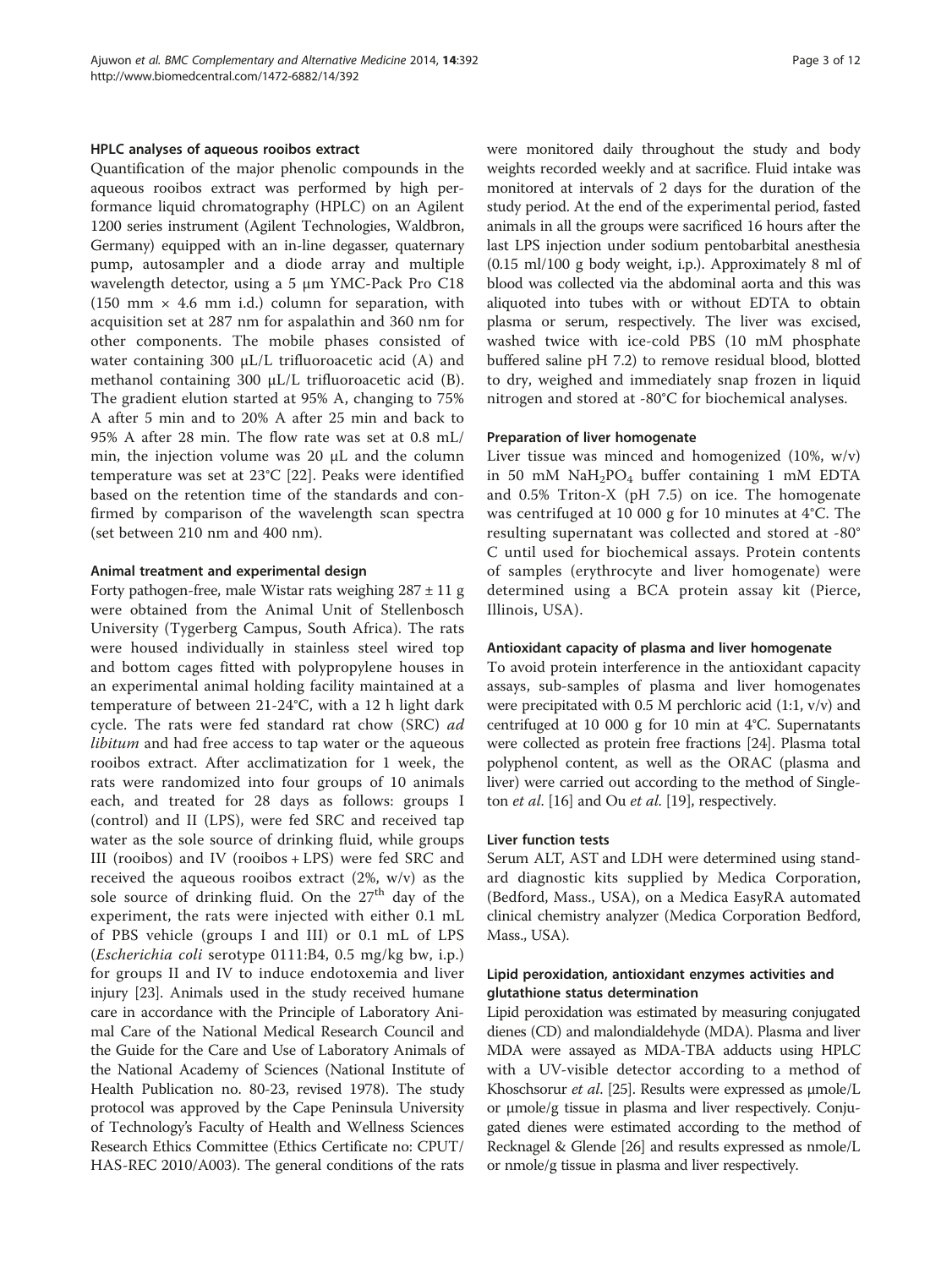Antioxidant enzyme activities were determined in the erythrocytes and liver homogenates. Catalase (CAT) activity was determined according to the method described by Aebi [\[27](#page-11-0)] in which the rate of decomposition of hydrogen peroxide was measured at 240 nm. The activity of catalase was calculated using a molar extinction coefficient of 43.6  $M^{-1}$  cm<sup>-1</sup> and results expressed as µmole  $H_2O_2$ consumed/min/μg protein. The activity of superoxide dismutase (SOD) was determined according to the method of Crosti et al. [[28\]](#page-11-0) and activity expressed as U/mg protein. Glutathione peroxidase (GPx) activity was determined according to the method described by Ellerby & Bredesen [\[29\]](#page-11-0). The activity of GPx was calculated using the extinction coefficient of 6.22 mM<sup>-1</sup> cm<sup>-1</sup> and results expressed as nmole NADPH oxidized per min per μg protein. Glutathione reductase (GR) was assessed by the method of Staal et al. [\[30](#page-11-0)] and result expressed as μmole NADPH oxidized per min per μg protein using the extinction coefficient of 6.22 mM<sup>-1</sup> cm<sup>-1</sup>.

Hepatic and whole blood glutathione redox status was measured using a Bioxytech GSH/GSSG-412™ kit (OxisResearch™, Portland, USA). This method was based on a method initially developed by Tietze [\[31\]](#page-11-0) in which Ellman's reagent (5,5'-dithiobis-2-nitrobenzoic acid, DTNB) reacts with GSH to form a product spectrophotometrically detected at 412 nm. Briefly, aliquots of whole blood without (total glutathione) or with 3 mM freshly prepared 1-methyl-2-vinylpyridinium trifluoromethanesulfonate (M2VP, oxidized glutathione) were precipitated with 5% (w/v) metaphosphoric acid (MPA). Liver samples were homogenized (1:10) in 15% (w/v) trichloroacetic acid (TCA) containing 1 mM EDTA for total glutathione determination and in 6% (v/v) perchloric acid (PCA) containing freshly prepared 3 mM M2VP and 1 mM EDTA for oxidized glutathione (GSSG) determination on ice. After centrifugation at 10 000 g for 10 min, 50 μl of supernatant (from deproteinized whole blood or liver homogenate) was added to 50 μL of glutathione reductase (1U) and 50 μL of 0.3 mM DTNB. The reaction was initiated by addition of 1 mM NADPH to a final volume of 200  $\mu$ L. The change in absorbance was monitored at 412 nm for 3 min and levels calculated using pure GSH and GSSG as standards. Reduced glutathione (GSH) concentration was calculated as the difference between total glutathione and 2GSSG.

#### Multiplex cytokine analysis

Sub samples of livers were homogenized in 10 volumes of phosphate buffered saline (10 mM PBS, pH 7.2) and centrifuged twice at 15 000 g for 15 min at 4°C. The level of four inflammatory markers TNF-α, IL-1β, IL-6 and IL-10 were determined in these homogenates using customized Milliplex™ MAP rat cytokine kits (RCYTO-80 K; Merck Millipore, St Charles, Missouri, USA), on

the Bio Plex platform (Bio Plex™, Bio Rad, Laboratories, Hercules, USA) following the manufacturer's instructions. After optimizations, liver homogenates were assayed undiluted, in a blinded manner. All analyte levels in the quality control reagents of the kits were within the expected ranges. The standard curve for all the analytes ranged from 3.2-10000 pg/ml. The analyses of the bead median fluorescence intensities were done using the Bio-Plex Manager software (version 4.1.1).

## Statistical analysis

Values were expressed as mean ± SD. Data were tested for normality and equality of variance using the Levene's Test. Differences between groups mean were estimated using one-way analysis of variance (ANOVA) followed by the Student-Newman-Keuls test for all pairwise comparisons. The Kruskal-Wallis test, a non-parametric analogue to the one-way ANOVA was used to test for group differences when data was not normally distributed. Result were considered statistically significant at  $p < 0.05$ , or marginally significant at  $p < 0.1$ . All the statistics were carried out using MedCalc v 12.2.1 software (MedCalc software bvba, Mariakerke, Belgium).

# Results

# Phenolic content and antioxidant capacity of aqueous rooibos extract

Table [1](#page-4-0) shows the results for the phenolic content and in vitro antioxidant capacity of the fermented rooibos extract used in the study. The total polyphenol content is 1.06 mg GAE/mL (equivalent to 0.372 mg GAE/mg soluble solids) of which the flavonols and flavanols account for 45% and 17%, respectively. The antioxidant capacity of the rooibos extract determined as ORAC, FRAP and TEAC values are also shown in Table [1.](#page-4-0) Figure [1a](#page-5-0) shows the HPLC profile of the aqueous fermented rooibos extract at 287 nm, with aspalathin  $(29.98 \pm 0.08 \text{ µg/mL})$  as the most abundant flavonoid. Other major flavonoids include iso-orientin  $(25.98 \pm 0.52 \text{ µg/mL})$ , orientin  $(18.61 \pm 18.61 \text{ µg/mL})$ , hyperoside/rutin  $(14.55 \pm 2.26 \text{ µg/mL})$ , vitexin  $(6.07 \pm 1.55 \pm 2.26 \text{ µg/mL})$ 1.05 μg/mL), and iso-vitexin  $(7.18 \pm 0.20 \text{ µg/mL})$ . Minor peaks corresponding to chrysoeriol, luteolin and quercetin are also shown on the chromatogram (Figure [1](#page-5-0)b).

#### Daily fluid and phenolic intake

The daily fluid and phenolic intake of normal and endotoxemic rats are presented in Table [2](#page-6-0). Fluid intake, regardless of whether water or fermented rooibos was consumed, was similar across all the animal groups. Also total phenolic, flavonol and flavanol did not differ in the two groups of animals consuming the fermented rooibos.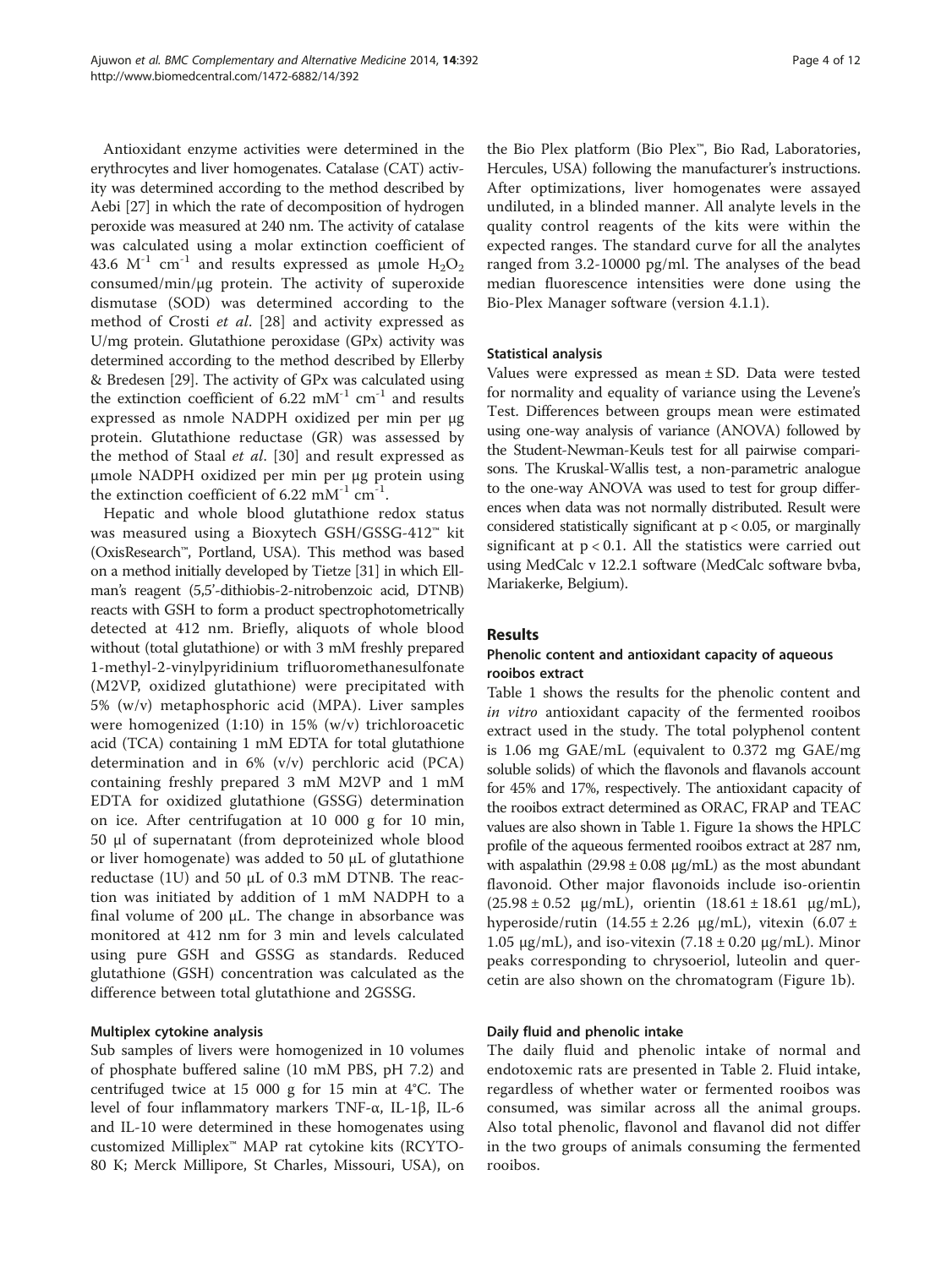<span id="page-4-0"></span>

| Table 1 Phenolic content and in vitro antioxidant |  |
|---------------------------------------------------|--|
| capacity of aqueous rooibos extract               |  |

| Aqueous rooibos extract      |                  |  |  |
|------------------------------|------------------|--|--|
| <b>Constituents</b>          | Concentration    |  |  |
| Soluble solids (mg/mL)       | $2.85 \pm 0.39$  |  |  |
| Total polyphenol (mg GAE/mL) | $1.06 \pm 0.02$  |  |  |
| Flavonol (mg QE/ mL)         | $0.48 \pm 0.01$  |  |  |
| Flavanol (mg CE/mL)          | $0.19 \pm 0.01$  |  |  |
| Aspalathin (µg/mL)           | $29.98 \pm 0.08$ |  |  |
| Orientin (µg/mL)             | $18.61 \pm 0.13$ |  |  |
| Iso-orientin (µg/mL)         | $25.98 \pm 0.52$ |  |  |
| Vitexin (µg/mL)              | $6.07 \pm 1.05$  |  |  |
| Iso-vitexin (µg/mL)          | $7.18 + 0.20$    |  |  |
| Hyperoside/rutin (µg/mL)     | $14.55 \pm 2.26$ |  |  |
| Quercetin (µg/mL)            | $0.89 \pm 0.18$  |  |  |
| Luteolin (µg/mL)             | $0.22 \pm 0.06$  |  |  |
| Chrysoeriol (µg/mL)          | $0.25 \pm 0.01$  |  |  |
| ORAC (µmol AAE/mL)           | $1.69 \pm 0.03$  |  |  |
| FRAP (µmol TE/mL)            | $5.20 \pm 0.04$  |  |  |
| TEAC (µmol TE/mL)            | $4.79 \pm 0.33$  |  |  |

Values are mean ± SD. Soluble solid is a mean of 12 determinations while other parameters are mean of 5 determinations. AAE (ascorbic acid equivalent), CE (catechin equivalent), GAE (gallic acid equivalent), QE (quercetin equivalent), TE (trolox equivalent).

Weight parameters and serum levels of ALT, AST and LDH The effect of rooibos consumption on body weight gain, liver weight, relative liver weight and serum levels of liver function enzymes are depicted in Table [3](#page-6-0). Consuming the fermented rooibos extract without LPS treatment did not have any adverse effect on any of the weight parameters, as well as the serum levels of ALT, AST and LDH. No mortality was recorded in the LPS-challenged groups within the 16 hours before sacrifice. Intraperitoneal injection of LPS did not have any adverse effect on the body weight gain, liver weight or relative liver weight of the rats when compared with the control rats. There was a significant elevation ( $p < 0.05$ ) in the serum levels of ALT, AST and LDH with the LPS challenge when compare to control rats, resulting in 56, 88 and 50% significant ( $p < 0.05$ ) increases, respectively. Consumption of the fermented rooibos extract (with LPS challenge) significantly ( $p < 0.05$ ) reduced the elevation in serum AST (21%) and LDH (28%), while serum ALT was marginally  $(p < 0.1)$  reduced by 19% when compared with rats injected with LPS only.

# Plasma and liver antioxidant capacity and lipid peroxidation markers

The antioxidant capacity of plasma and liver homogenates were assessed as total polyphenol content and ORAC values (Table [4](#page-7-0)). LPS injection significantly  $(p < 0.05)$ reduced the plasma total polyphenol content, with rooibos supplementation able to reverse this reduction to a level comparable to that of the control. The plasma and liver ORAC of rats challenged with LPS were not significantly different ( $p > 0.05$ ) from that of the control rats, regardless of whether the animals were consuming rooibos or not. Table [4](#page-7-0) also shows the effect of the fermented rooibos extract supplementation on plasma and hepatic lipid peroxidation in normal and endotoxemic rats. Lipid peroxidation was assessed as conjugated dienes (CD) and malondialdehyde (MDA) formation. Plasma and hepatic CDs were similar across all groups of animals. MDA levels were significantly ( $p < 0.05$ ) elevated in the plasma (22%) and liver (43%) of LPS rats compared with control rats. In LPS-challenged rats consuming the fermented rooibos extract, the plasma and hepatic elevation in MDA was significantly (p < 0.05) reduced by 27 and 22%, respectively.

#### Antioxidant enzymes and glutathione status

The effect of aqueous fermented rooibos extract consumption on antioxidant enzyme activities and glutathione redox status in the blood and liver of control and LPS-treated rats are shown in Table [5.](#page-7-0) In the erythrocytes, SOD and CAT activities were not affected by LPS injection. However, the activities of GPx and GR were significantly  $(p < 0.05)$ reduced in the LPS-treated rats when compared with the control rats. Consuming the aqueous rooibos extract marginally  $(p < 0.1)$  increased the GPx and GR activities in the LPS-challenged rats. Hepatic SOD and GPx activities were significantly  $(p < 0.05)$  decreased, while CAT activity was significantly ( $p < 0.05$ ) increased as a result of the LPS challenge. Consumption of fermented rooibos extract in LPS-challenged rats significantly  $(p < 0.05)$  reversed the changes induced in hepatic SOD, CAT and GPx activities. In the blood, the LPS challenge resulted in a significantly (p < 0.05) increased GSSG level of 18%, while depleting the GSH level as well as the GSH: GSSG ratio by 34 and 39%, respectively, when compared to the control rats. Consumption of the fermented rooibos extract in LPS-challenged rats restored the GSH and GSH: GSSG ratio to levels comparable to those of the control rats, while not showing any effect on GSSG levels. Although, hepatic GSH levels were not affected by the LPS challenge in the LPS only rats when compared to the control rats, hepatic GSSG levels were significantly (p < 0.05) elevated. As a result, a significant ( $p < 0.05$ ) decrease in hepatic GSH: GSSG ratio was observed in the LPS only rats when compared to the control rats. Aqueous rooibos extract consumption in the LPS treated rats significantly reduced the elevation in GSSG and improved the GSH: GSSG ratio to values similar to those found in the control rats.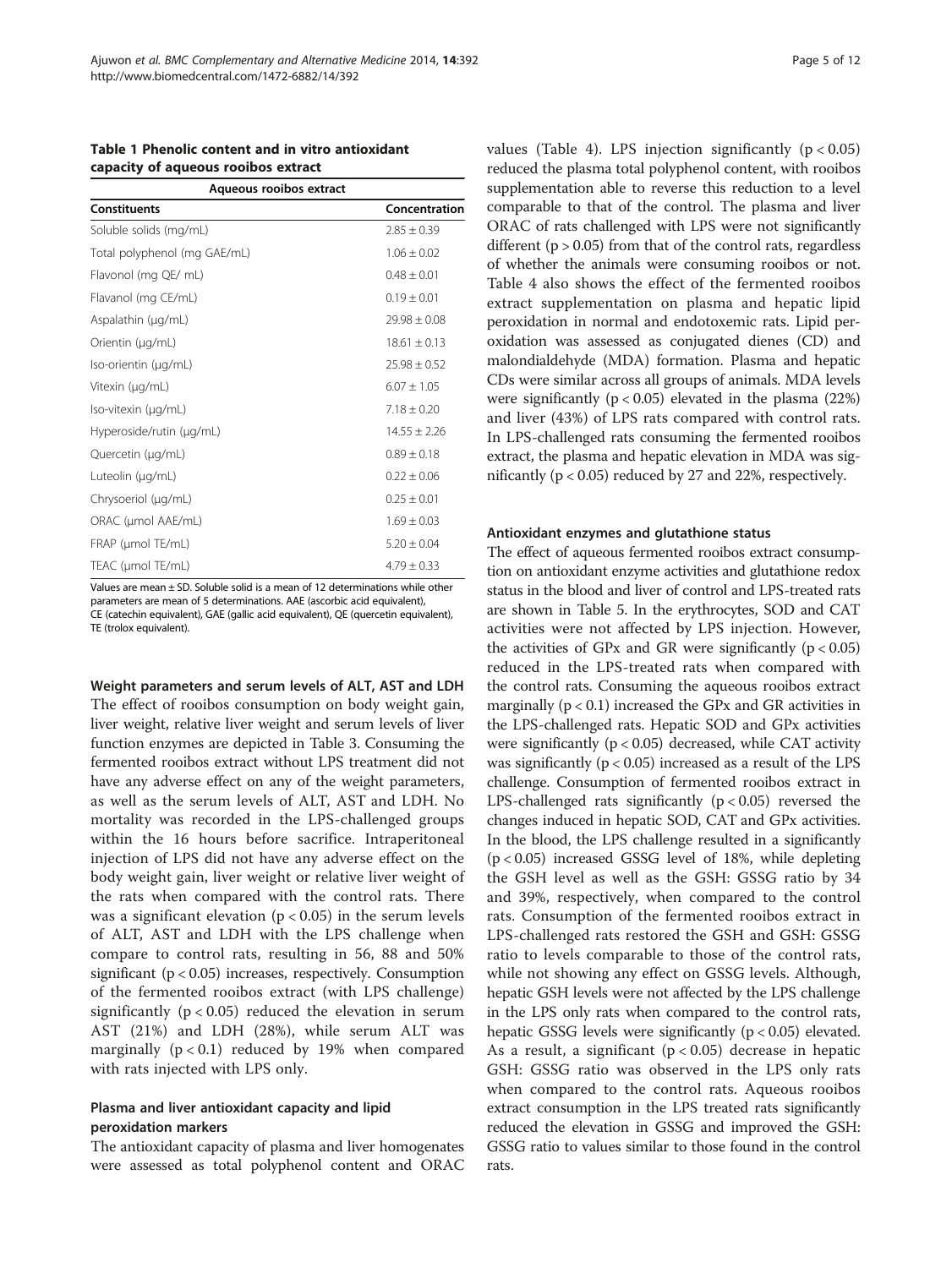<span id="page-5-0"></span>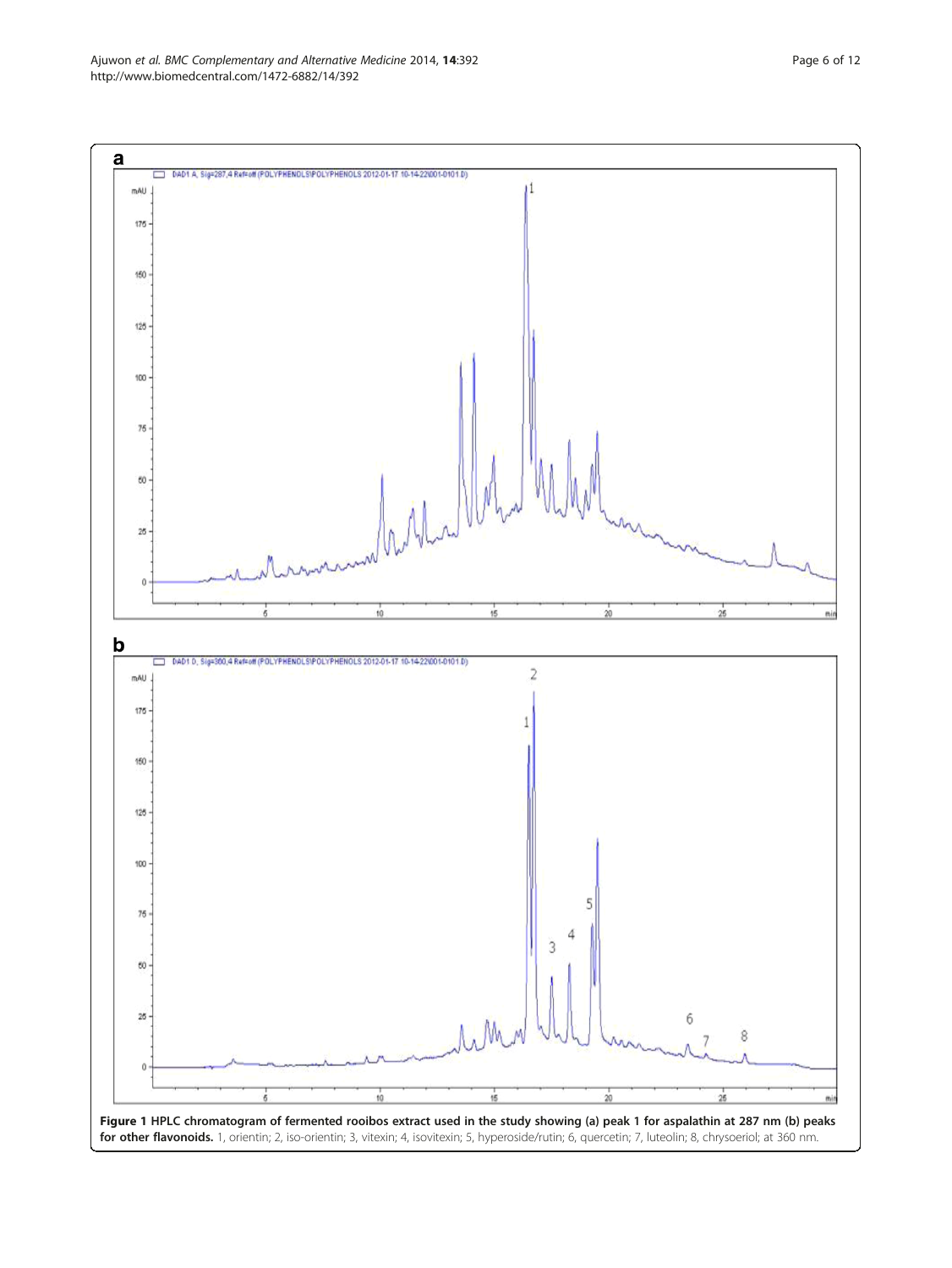| <b>Treatment</b> | Water/Rooibos intake/<br>day/100 g BW $(mL)$ | Total phenolic intake<br>(mg GAE/day/100 g BW) | <b>Flavonol intake</b><br>(mg QE/day/100 g BW) | <b>Flavanol intake</b><br>(mg $CE/day/100$ g BW) |
|------------------|----------------------------------------------|------------------------------------------------|------------------------------------------------|--------------------------------------------------|
| Control          | $10.44 + 1.06$                               | ND.                                            | ΝD                                             | ΝD                                               |
| I PS             | $10.68 + 0.76$                               | ND                                             | ND                                             | ND.                                              |
| Rooibos          | $9.86 + 0.88$                                | $10.45 + 0.93$                                 | $4.20 \pm 0.38$                                | $1.59 + 0.14$                                    |
| $Rootbos + IPS$  | $9.92 + 0.49$                                | $10.51 + 0.52$                                 | $4.23 + 0.21$                                  | $1.60 + 0.08$                                    |

<span id="page-6-0"></span>Table 2 Daily fluid and phenolic intakes of control and experimental rats

Calculations of the total phenolic, flavonol and flavanol intakes were calculated based on the soluble solid intake obtained from the average rooibos consumption per day. Values are mean ± SD (n = 10). ND (not determined), BW (body weight), CE (catechin equivalent), GAE (gallic acid equivalent), QE (quercetin equivalent), LPS (lipopolysaccharide).

#### Hepatic cytokine levels

Figure [2](#page-8-0) shows the effect of the aqueous fermented rooibos extract consumption on hepatic cytokine levels in normal and LPS-treated rats. A significant  $(p < 0.05)$  increase in the levels of TNF-α (45%), IL-1β (419%) and IL-6 (37%) (Figures [2](#page-8-0)a, [2b](#page-8-0) and [2c](#page-8-0), respectively) were observed in the liver of LPS-treated rats compared to control rats. Consuming the fermented rooibos extract significantly ( $p$  < 0.05) reduced the LPS-induced elevation in TNF- $\alpha$ and IL-6 to levels comparable to those observed in the negative control rats, however, no effect was seen in the IL-1β levels of LPS rats that consumed the rooibos extracts. The hepatic levels of the anti-inflammatory cytokine IL-10 (Figure [2d](#page-8-0)) was similar across all treatment groups, including the rooibos as well as the LPS and control groups.

#### **Discussion**

The focus of this study was to investigate the acute effects of LPS-induced hepatic oxidative stress and inflammatory responses, and the possible protection offered by oral administration of an aqueous fermented rooibos extract. The liver plays an important and central role in the regulation of entry and metabolism of LPS upon exposure. Mostly, the hepatic and systemic toxicities of LPS have been attributed to the release of chemical mediators such as superoxide, nitric oxide and proinflammatory cytokines, including TNF-α, IL-1β and IL-6, which are all formed as a result of the binding of LPS to the CD14/LPS-binding protein and Toll-like receptor-4 (TLR4) on the surface of Kupffer cells [[3,](#page-10-0)[32](#page-11-0)].

Oxidative stress is a well-known mechanism of LPSinduced hepatic injury, and the redox imbalance produced may result in depletion of endogenous antioxidants such as the antioxidant enzymes and alteration of GSH redox status. Thus, augmenting the antioxidant defense system becomes necessary, especially during infections or periods of chronic oxidative insult. Whole extracts or isolated compounds from plants are popular applications to reverse and/or prevent hepatotoxicity and oxidative stress produced by noxious agents, such as LPS and these beneficial effects may be attributed to their antioxidant and anti-inflammatory properties.

In this study, it was observed that a single injection of LPS did not have a negative effect on the body weight gain, absolute liver weight and relative liver weight of the rats. However, LPS injection resulted in hepatic injury as indicated by an elevation in the levels of serum ALT, AST, and LDH, all circulating markers of hepatocyte injury. The hepatic function marker enzymes are cytoplasmic in nature but are usually leaked into circulation when liver damage occurs due to an alteration in membrane permeability. This observation is in accordance with several earlier reports which have shown that LPS induces hepatic damage, and as a consequence, increases the level of serum aminotransferases [\[33-35](#page-11-0)]. Results from the current study showed that supplementation with the aqueous fermented rooibos extract for 4 weeks prior to the LPS challenge, reversed the induced damage in the liver. Previous reports have demonstrated the ability of some polyphenol-rich plant extracts such as Artemisia absinthium [[36](#page-11-0)], Salvia plebeia [\[37\]](#page-11-0), Eucalyptus

Table 3 Effects of rooibos supplementation on weight parameters and serum marker enzymes in all experimental rats

| <b>Treatment</b> | Control            | <b>LPS</b>                      | <b>Rooibos</b>     | Rooibos + LPS                  |
|------------------|--------------------|---------------------------------|--------------------|--------------------------------|
| Weight gain (g)  | $89.21 \pm 17.31$  | $91.19 \pm 11.57$               | $90.01 \pm 3.53$   | $91.61 \pm 6.20$               |
| Liver weight (g) | $11.83 \pm 0.82$   | $12.36 \pm 1.25$                | $12.42 \pm 1.25$   | $12.64 \pm 0.65$               |
| RLW (%)          | $3.15 \pm 0.22$    | $3.36 \pm 0.43$                 | $3.27 \pm 0.25$    | $3.30 \pm 0.14$                |
| ALT (U/L)        | $105.69 + 28.93$   | $165.29 + 39.60$                | $109.31 + 11.32$   | $133.95 + 39.60^{+4}$          |
| AST (U/L)        | $88.98 \pm 12.53$  | $167.22 \pm 34.82$ <sup>*</sup> | $82.98 \pm 9.91$   | $131.64 \pm 33.92^{\text{\#}}$ |
| LDH (U/L)        | $234.92 \pm 74.55$ | $351.36 \pm 81.64$ <sup>*</sup> | $219.22 \pm 58.16$ | $252.67 \pm 76.62^{\text{*}}$  |

Values are mean  $\pm$  SD (n = 9-10). \*Significantly different from control (p < 0.05).  $^{\sharp}$ Significantly different from LPS (p = 0.1). \*Significantly different from LPS (p < 0.1). ALT (alanine aminotransferase), AST (aspartate aminotransferase), LDH (lactate dehydrogenase), LPS (lipopolysaccharide), RLW (relative liver weight).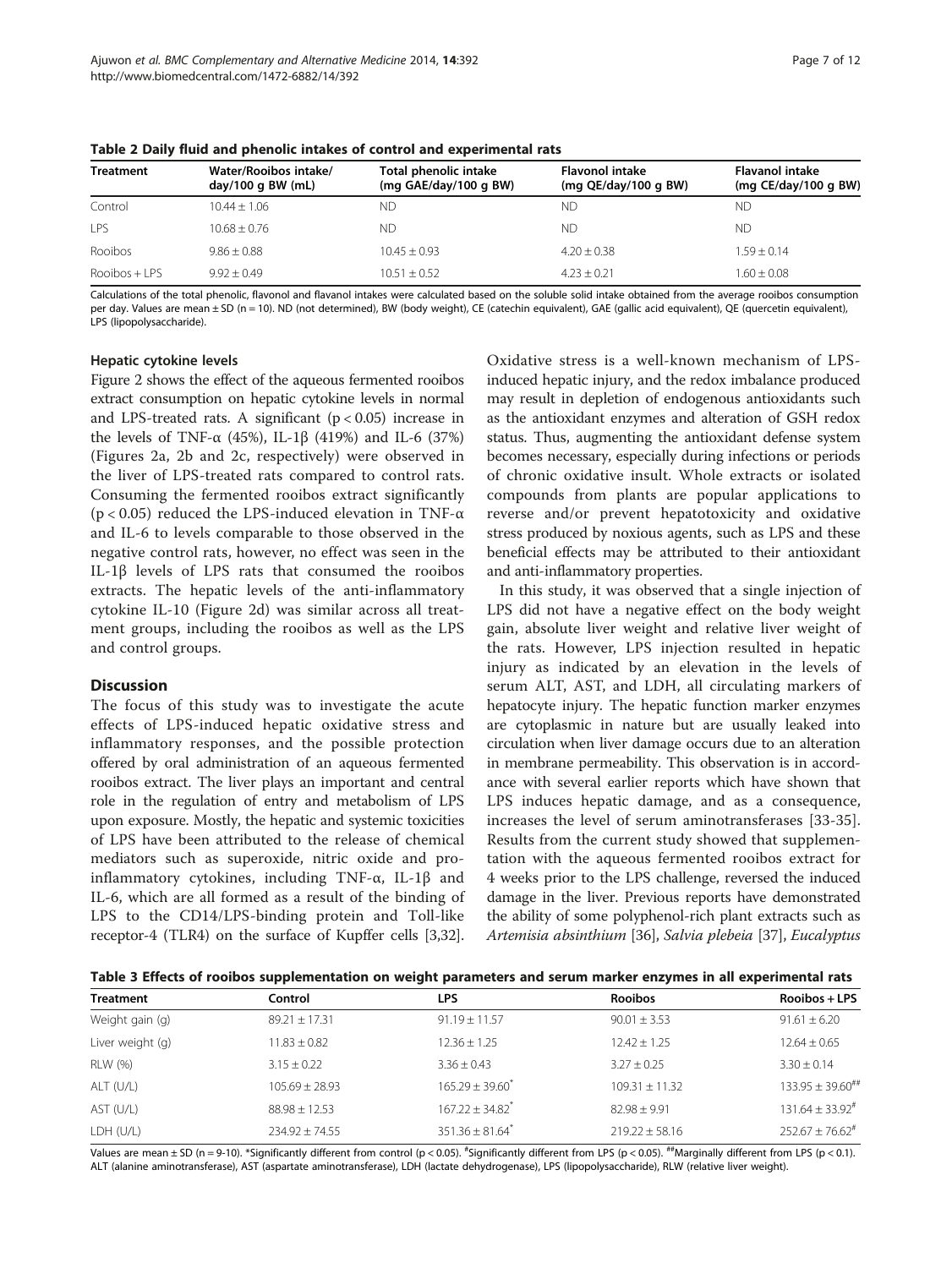| <b>Tissue</b> | Parameter        | Control              | <b>LPS</b>                  | <b>Rooibos</b>       | Rooibos + LPS               |
|---------------|------------------|----------------------|-----------------------------|----------------------|-----------------------------|
| Plasma        | Total polyphenol | $96.69 + 9.49$       | $73.37 + 6.83$ <sup>*</sup> | $91.94 + 8.49$       | $85.69 + 12.24$ #           |
|               | ORAC             | $1791.67 \pm 167.21$ | 1499.48 ± 375.47            | $1842.11 \pm 345.04$ | 1708.30 ± 528.84            |
|               | CD.              | $85.79 \pm 5.81$     | $88.40 \pm 8.56$            | $84.34 \pm 10.66$    | $85.11 \pm 8.17$            |
|               | <b>MDA</b>       | $1.96 + 0.21$        | $2.40 + 0.20$               | $1.79 + 0.25$        | $1.76 + 0.32$ <sup>#</sup>  |
| Liver         | ORAC             | $19.06 + 4.33$       | $17.40 \pm 4.14$            | $21.98 \pm 3.27$     | $18.51 + 4.50$              |
|               | CD               | $10.38 + 1.12$       | $12.78 + 0.79$              | $11.62 + 0.62$       | $11.84 \pm 0.47$            |
|               | <b>MDA</b>       | $64.83 + 5.46$       | $92.65 + 7.57$              | $64.44 + 7.57$       | $72.27 + 7.79$ <sup>#</sup> |

<span id="page-7-0"></span>Table 4 The effect of rooibos supplementation on in vivo total antioxidant capacity and markers of lipid peroxidation in plasma and liver of all experimental rats

Values are mean ± SD (n = 9-10) \*Significantly different from control (p < 0.05). <sup>#</sup>Significantly different from LPS (p < 0.05). CD (conjugated dienes; nmole/L in plasma, nmole/g tissue in liver), MDA (malondialdehyde; μmole/L in plasma, μmole/g tissue in liver), LPS (lipopolysaccharide), ORAC (oxygen radical absorbance capacity; μmole trolox equivalent/L in plasma, μmole trolox equivalent/g tissue in liver), Total polyphenol (μmole gallic acid equivalent/L).

globulus [[38\]](#page-11-0) and Hibiscus sabdariffa [\[39\]](#page-11-0) in ameliorating LPS-induced hepatic injury. The protective effect of rooibos extract observed in our study may be due to the ability of the flavonoids in rooibos to stabilize and maintain the integrity of the hepatocyte membrane, as well as repair damaged hepatic tissues by stimulating hepatocyte regeneration and hepatocellular protein synthesis.

Results from a previous study have shown activation of Kupffer cells during endotoxemic episodes to result in the secretion of a wide variety of cytokines, including TNF-α, IL-1β and IL-6 [[40](#page-11-0)]. Up-regulation of cytokine production during LPS-induced endotoxemia is a wellknown phenomenon, and evidence has shown that increased levels of pro-inflammatory cytokines from neutrophils in the liver were associated with liver cell

damage [[41](#page-11-0)]. Tumor necrosis factor-α, and IL-6 are two key cytokines involved in tissue damage during sepsis, although it has been suggested that  $TNF-\alpha$  is the central mediator regulating other subsequent events [[42](#page-11-0)]. In the present study, LPS significantly increased the level of hepatic TNF-α, IL-1β and IL-6. Feeding rooibos for 4 weeks prior to the LPS challenge was able to reverse the increase in TNF- $\alpha$  and IL-6 observed in the liver to a level that was comparable to what was seen in untreated control animals. However, no reversal was seen in the level of IL-1β with rooibos extract supplementation. Although Hendricks & Pool [\[13](#page-10-0)], in an in vitro study reported that rooibos tea induced a higher IL-6 and a lower IL-10 when added to endotoxin-stimulated white blood cells, literature supporting the inhibition of cytokines

Table 5 The effect of rooibos supplementation on antioxidant enzymes activity and glutathione redox status in the blood and liver of all experimental rats

| <b>Tissue</b> | Parameter  | Control             | <b>LPS</b>                       | <b>Rooibos</b>      | Rooibos + LPS                    |
|---------------|------------|---------------------|----------------------------------|---------------------|----------------------------------|
| Blood         | CAT        | $0.21 \pm 0.05$     | $0.22 \pm 0.02$                  | $0.27 \pm 0.04$     | $0.20 \pm 0.04$                  |
|               | SOD        | $22.35 \pm 3.82$    | $22.25 \pm 3.25$                 | $25.46 \pm 3.30$    | $19.24 \pm 1.72$                 |
|               | GR         | $0.15 \pm 0.01$     | $0.09 \pm 0.04$ <sup>*</sup>     | $0.15 \pm 0.03$     | $0.12 \pm 0.05$ ##               |
|               | GPx        | $0.18 \pm 0.03$     | $0.14 \pm 0.02$ <sup>*</sup>     | $0.23 \pm 0.03$     | $0.16 \pm 0.03$ ##               |
|               | <b>GSH</b> | $906.11 \pm 173.54$ | $596.04 \pm 135.59$ <sup>*</sup> | $905.09 \pm 135.20$ | $862.60 \pm 112.25$ <sup>#</sup> |
|               | GSSG       | $173.47 \pm 34.25$  | $205.29 \pm 8.69$ <sup>*</sup>   | $185.45 \pm 35.99$  | $202.92 \pm 17.52$               |
|               | GSH:GSSG   | $4.76 \pm 1.22$     | $2.90 \pm 0.65$ <sup>*</sup>     | $5.18 \pm 1.86$     | $4.27 \pm 0.59^{\text{*}}$       |
| Liver         | CAT        | $0.11 \pm 0.01$     | $0.23 \pm 0.03$ <sup>*</sup>     | $0.11 \pm 0.03$     | $0.16 \pm 0.03$ <sup>#</sup>     |
|               | SOD        | $55.01 \pm 5.27$    | $42.06 \pm 6.26$                 | $61.50 \pm 3.85$    | $57.62 \pm 6.92$ <sup>#</sup>    |
|               | GR         | $3.99 \pm 1.12$     | $2.69 \pm 0.62$                  | $3.80 \pm 0.80$     | $3.37 \pm 0.79$                  |
|               | GPx        | $0.16 \pm 0.02$     | $0.12 \pm 0.02$ <sup>*</sup>     | $0.16 \pm 0.01$     | $0.15 \pm 0.01$ <sup>#</sup>     |
|               | <b>GSH</b> | $6.38 \pm 0.58$     | $6.37 \pm 0.83$                  | $7.29 \pm 0.96$     | $7.41 \pm 0.75$                  |
|               | GSSG       | $0.32 \pm 0.10$     | $0.46 \pm 0.09$ <sup>*</sup>     | $0.28 \pm 0.04$     | $0.35 \pm 0.08$ <sup>#</sup>     |
|               | GSH:GSSG   | $21.42 \pm 6.32$    | $13.64 \pm 2.39$ <sup>*</sup>    | $25.64 \pm 4.66$    | $21.98 \pm 5.34$ <sup>#</sup>    |

Values in columns are mean  $\pm$  SD (n = 9-10). \*Significantly different from control (P < 0.05).  $^{\#}$ Significantly different from  ${\sf LPS}$  (p < 0.05).  $^{\#}$ Marginally different from LPS (p < 0.1). CAT (catalase, μmole H<sub>2</sub>O<sub>2</sub> consumed/min/μg protein), GR (glutathione reductase, μmole NADPH oxidized/min/μg protein), SOD (superoxide dismutase, U/mg protein), GPx (glutathione peroxidase, nmole NADPH oxidized/min/μg protein). GSH (reduced glutathione, μmole/L in blood, μmole/g tissue in liver), GSSG (oxidized glutathione, μmole/L in blood, μmole/g tissue in liver), LPS (lipopolysaccharide).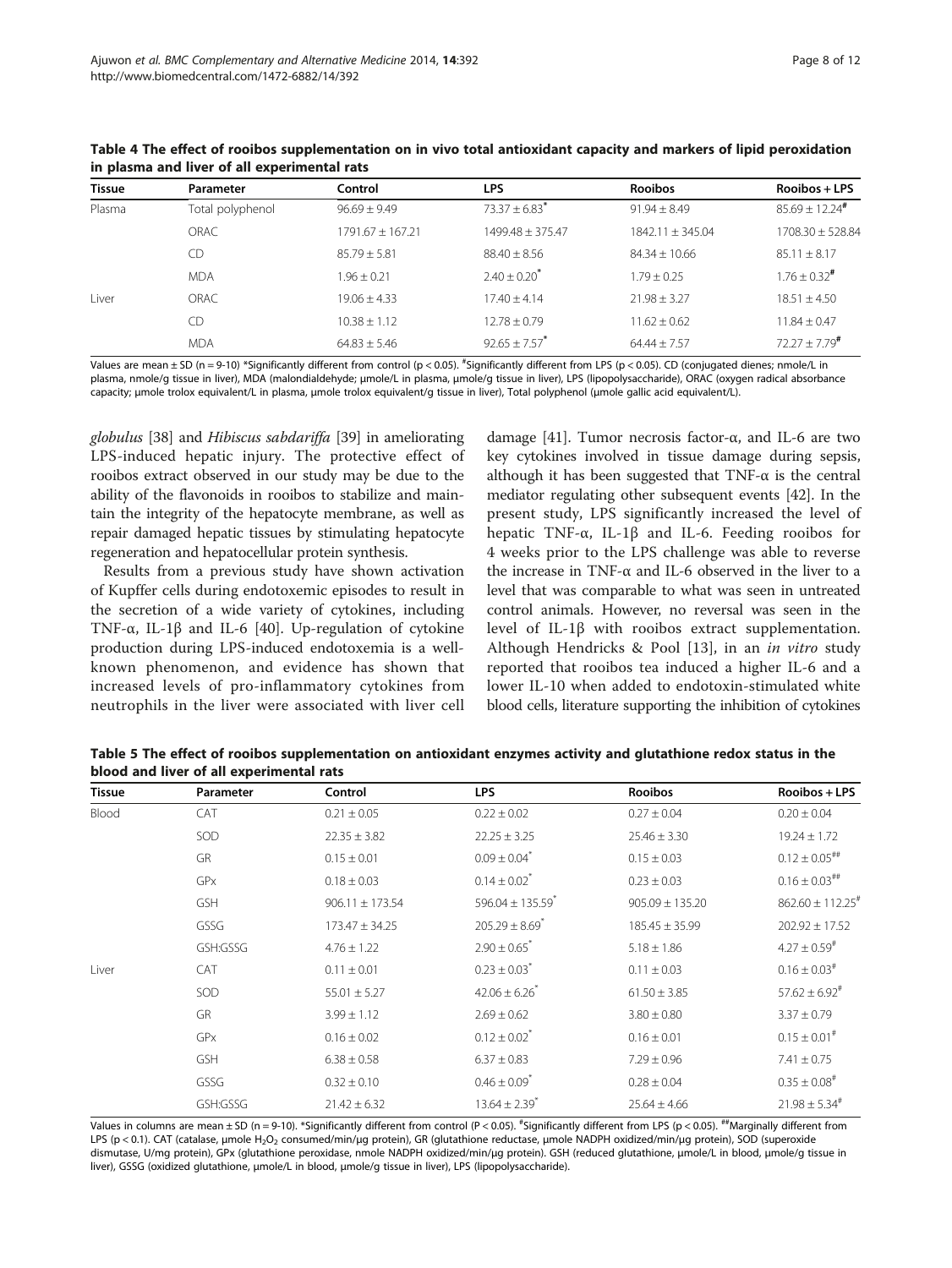<span id="page-8-0"></span>

by rooibos is scarce. Thus, we are tempted to speculate that the protective effect shown by rooibos on cytokine formation in this study may be due to the plethora of antioxidant phytochemicals found in rooibos, since previous reports have shown that flavonoids found in rooibos such as luteolin, rutin and quercetin reduced LPS-induced expression of cytokines [[43,44\]](#page-11-0). We also propose that the mechanism for the observed reduction in hepatic TNF- $\alpha$  and IL-6 may involve the ability of antioxidant phytochemicals present in rooibos to inhibit the activation of Kupffer cells by LPS, leading to inhibition of TNF-α synthesis and subsequently synthesis of IL-6. Though the level of nuclear factor- κB (NF-κB) was not measured in this study, given its central role in signaling and the inflammatory cascade, it is proposed that inhibiting the activation of NF-κB by rooibos, may be an additional mechanism for the observed decrease in hepatic TNF-α and IL-6 level. IL-10 is an anti-inflammatory cytokine produced by monocytes and lymphocytes, while previous reports have indicated that it is antagonistic to TNF-α in its modulation of the inflammatory response [[45](#page-11-0)]. IL-10 has been reported to down-regulate TNF-α, as well as other cytokine production, by suppressing their gene expression in an autocrine-like feedback loop [\[46](#page-11-0)]. However in this study, we observed that the level of IL-10 was similar across all control and LPS-treated groups,

indicating that the inhibition of TNF-α formation observed with rooibos extract supplementation may be independent of the activation of the feedback loop of IL-10.

Nitric oxide (NO) and superoxide anion  $(O_2^{\bullet -})$  are two free radicals secreted during activation of Kupffer cells under LPS insult. NO reacts with  $O_2$ <sup>++</sup> to form peroxynitrite which is a potent cytotoxic, oxidative agent that can elicit lipid peroxidation [\[47\]](#page-11-0). LPS-induced lipid peroxidation is an index of oxidative stress, and several previous studies have reported enhanced lipid peroxidation in many tissues (including liver, heart, brain, small intestine and stomach) of rats [[2,](#page-10-0)[33](#page-11-0)-[35,48](#page-11-0)]. Under conditions of oxidative stress, reactive oxygen and nitrogen species (RONS) attack the polyunsaturated fatty acids (PUFAs) of cell membranes causing destabilization, disintegration and alteration in membrane fluidity and permeability, all events which increase the rate of protein degradation and eventually leads to cell lysis [\[40](#page-11-0)]. Decomposition products of lipid hydroperoxides such as MDA and 4-HNE can also cause chaotic cross-linkage with protein and nucleic acids, leading to oxidative protein and DNA damage [\[49\]](#page-11-0). In this study, plasma and hepatic CD and MDA, as markers of lipid peroxidation, were measured. While plasma and hepatic CD were unaffected by LPS treatment, elevated levels of plasma and hepatic MDA were observed. Pre-feeding rooibos extract for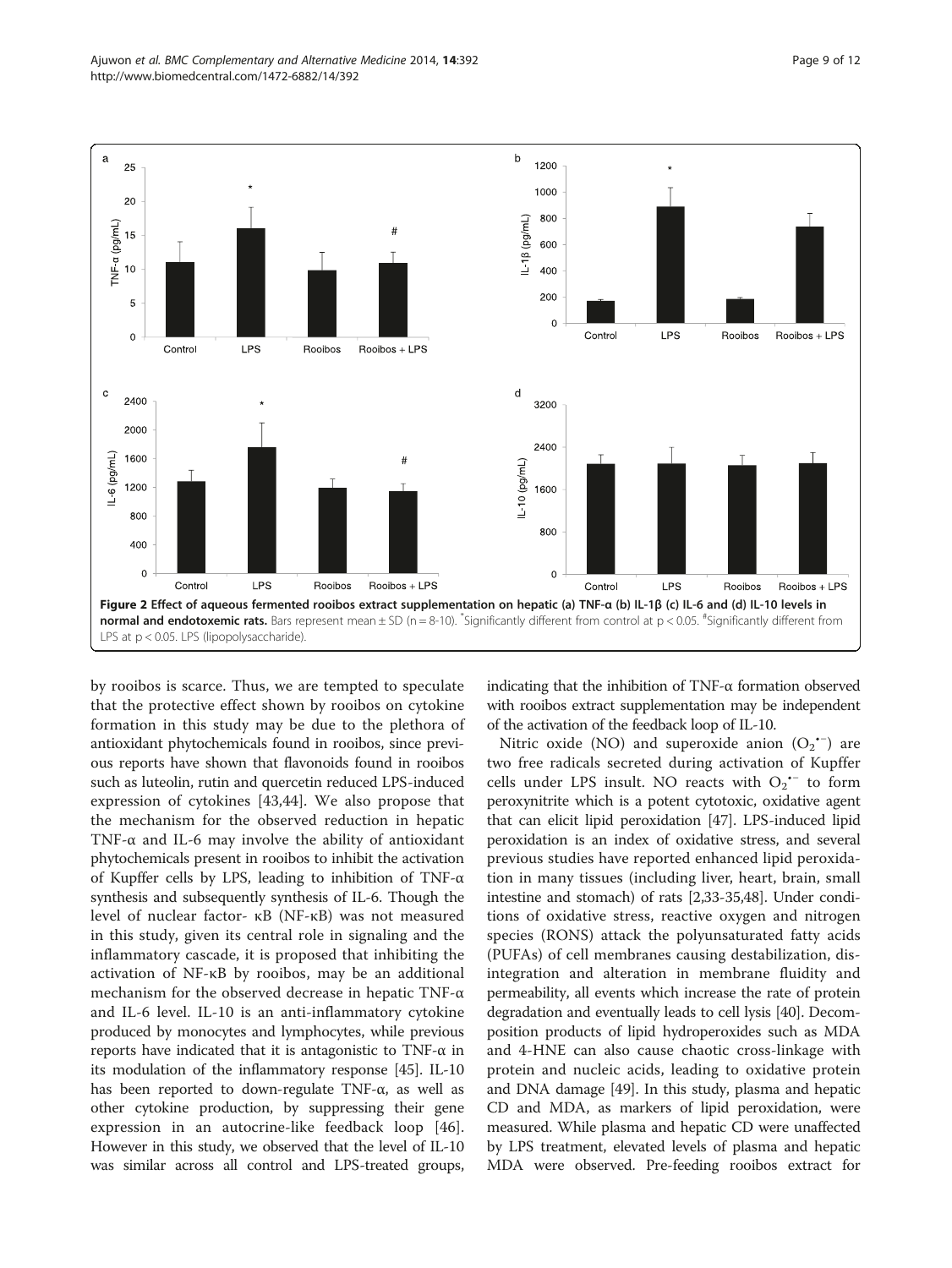4 weeks in the LPS-challenged rats, inhibited the formation of MDA in the plasma and liver. A large number of in vitro studies have established the excellent free radical scavenging ability of rooibos, and this has been confirmed in many in vivo studies. The ability of rooibos to lower lipid peroxidation and modulate oxidative stress has been demonstrated in rat brain [\[50\]](#page-11-0), liver [\[9,](#page-10-0)[51,52](#page-11-0)], as well as in humans at risk [\[10,11](#page-10-0)]. Since rooibos is a polyphenol-rich herbal tea, its polyphenolic compounds may be able to bind RONS directly and scavenge them or act as sacrificial antioxidants to inhibit the lipid peroxidation cascade as seen in this study.

The impairment of the antioxidant defense system is a critical step in LPS-induced hepatic injury. Evidence has shown that a LPS insult is characterized by change in tissue and circulating antioxidant enzymes levels, as well as non-enzymatic antioxidants, including GSH [\[33,34,40](#page-11-0)]. In our study, plasma SOD and CAT were unaffected by LPS treatment, while activities of GPx and GR were significantly reduced. In the liver, the activity of SOD was inhibited by LPS treatment. This inhibition is not surprising since the  $O_2$ <sup>\*-</sup> has been implicated as one of the toxic mediators responsible for most toxicities observed in LPS-induced cellular injury, and SOD, a metalloprotein, is a key enzyme involved in the protection of cells by spontaneously dismutating  $O_2$ <sup>\*-</sup> to  $H_2O_2$ . The  $H<sub>2</sub>O<sub>2</sub>$  produced by SOD is usually decomposed to water and oxygen by the hemoprotein CAT, localized in the peroxisomes. LPS treatment significantly increased the activity of hepatic CAT in this study. An increase that may be an adaptive physiological response to overproduction of  $H_2O_2$  resulting from SOD action. GPx and GR are important enzymes of the glutathione defense system. While GPx catalyses the reduction of  $H_2O_2$  and lipid hydroperoxides using GSH as a co-substrate, GR regenerates GSH from GSSG at the expense of NADPH. In this study, the activities of both GPx and GR were significantly depleted by LPS treatment, an indication of their inactivation and failure of the antioxidant enzymes to overcome the influx of RONS after LPS exposure [[53](#page-11-0)]. Results from this study further showed that feeding rooibos for 4 weeks prior to the LPS challenge reversed the changes observed in the activities of SOD, CAT, GPx and GR in the liver. The modulation of the antioxidant enzymes activities observed in the LPS-challenged rats consuming rooibos could be ascribed to the direct quenching of RONS generated by LPS, since antioxidant components of rooibos are established free radical scavengers. Furthermore, the up-regulation and/or downregulation of the gene expression of the antioxidant enzymes may be an additional mechanism that should be elucidated in future studies. Reduced glutathione (GSH) is the major non-protein thiol in plant and animal cells. It is essential for the regulation of a variety of cellular functions, playing an important role in intracellular protection against ROS and other free radicals [\[54](#page-11-0)]. Because of its sulphydryl (–SH) group, it can function as a nucleophile, forming conjugates with many xenobiotics and/or their metabolites and also serve as a reductant in the metabolism of hydrogen peroxide and other organic peroxides [\[55](#page-11-0)]. During interaction with free radicals, the –SH group of GSH becomes oxidized, leading to the formation of corresponding disulfide compound (GSSG). Thus, a depletion of GSH is usually associated with an increase in GSSG concentration and a lowered GSH: GSSG redox ratio during conditions of oxidative stress [[56](#page-11-0),[57](#page-11-0)]. Results from the current study revealed a decrease in GSH (blood) and an increase in GSSG (liver) in rats challenged with LPS. These events invariably resulted in a decrease in the GSH:GSSG ratio in both tissues of LPS-challenged rats. Feeding rooibos to LPS-treated rats, restored the GSH:GSSG ratio to values comparable to those found in the negative control animals, indicating that rooibos extract is able to protect against LPS-induced glutathione imbalance. The protection shown by rooibos in this study is in agreement with previous studies where rooibos has been reported to improve the GSH:GSSG ratio in rat hearts subjected to ischaemia/reperfusion injury [[58\]](#page-11-0), rats oxidatively challenged with  $t$ -BHP [\[9](#page-10-0)] and human populations at the risk for cardiovascular diseases [[11\]](#page-10-0). The ability to improve the GSH: GSSG ratio via increasing GSH (plasma) and/or decreasing GSSG (liver), shown by rooibos can be ascribed to the ability of their individual antioxidant components to quench free radicals and up-regulate the synthesis of GSH as suggested in some previous studies [[59\]](#page-11-0).

It is important to point out that since this study was conducted in male rats, it is possible that the results obtained may or may not be applicable to female rats. Several reports have shown gender-related differences in liver damage after various types of insults [[60,61](#page-11-0)]. Some studies in animals reported a sex-related difference to oxidative stress and activities of cellular antioxidant enzymes which may be organ specific [[62-64](#page-11-0)]. These studies showed that female animals may be less susceptible to oxidative stress-induced liver injury compared to male animals. Though gender-related differences in susceptibility to xenobiotic-induced liver injury is controversial and its specific mechanism(s) is still not fully understood, differences in circulating sex hormones, hepatic expression of sex hormone receptors and pattern of growth hormone secretion have all been mentioned to be responsible [[61\]](#page-11-0).

#### Conclusion

This study provides the first *in vivo* evidence of an antiinflammatory effect of rooibos in LPS-induced hepatic injury in rats. LPS-induced cytokine secretion has been shown to require the production of reactive oxygen and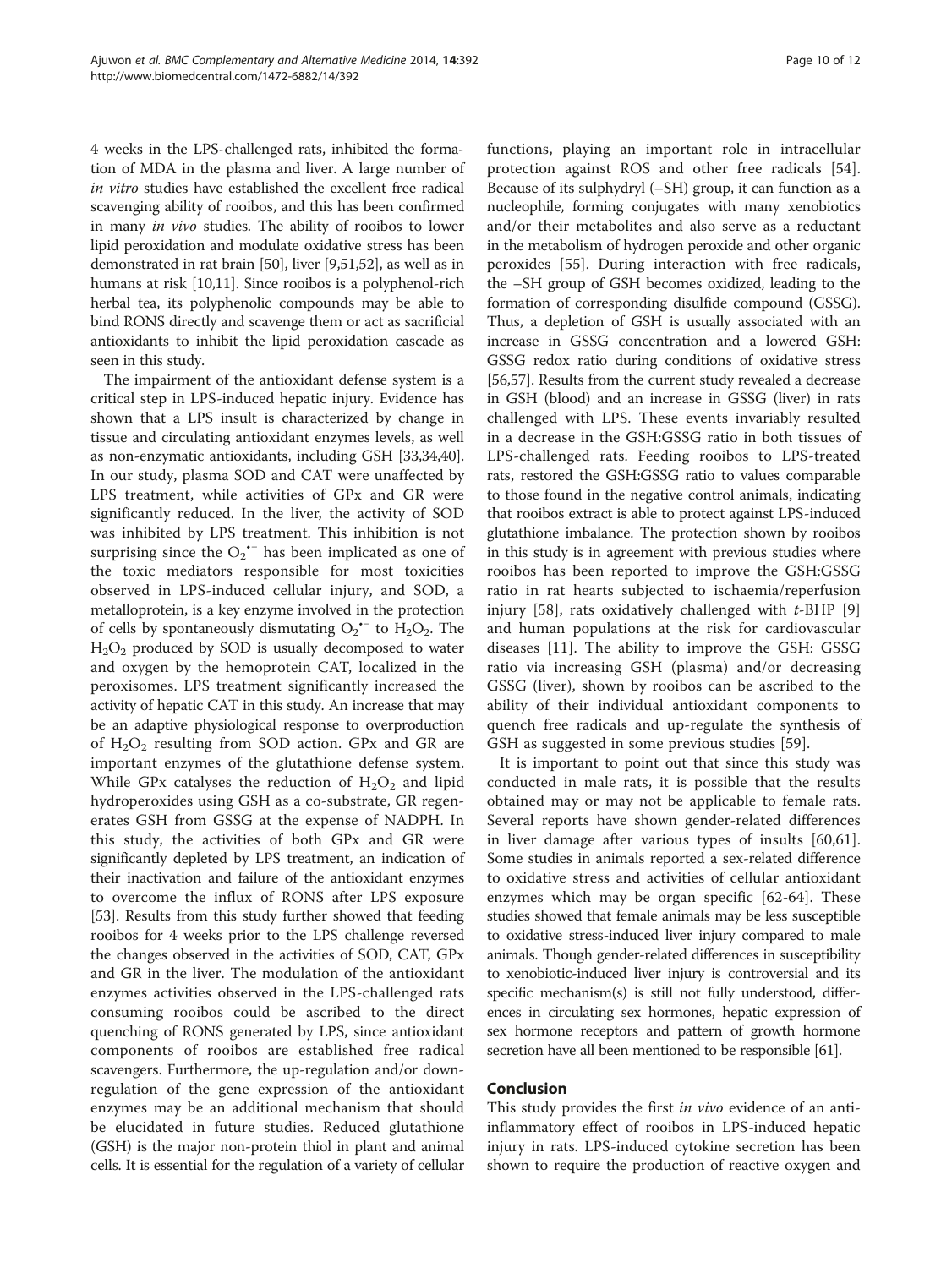<span id="page-10-0"></span>nitrogen species, resulting in lipid peroxidation as demonstrated in this study. Results from this study further demonstrates that rooibos is able to suppress LPStriggered oxidative stress and inflammatory responses in the liver by attenuating liver damage, lipid peroxidation, redox (GSH:GSSG) imbalance and pro-inflammatory cytokine secretion in a Wistar rat model. Rooibos contain important phytochemical constituents with excellent antioxidant properties which may in part, explain this observed anti-inflammatory activity. This suggest that rooibos may be of benefit in the prophylactic management of LPS-induced liver injury, however, future studies are necessary to fully examine the specific mechanisms underlying the protective effects shown by this herbal tea.

#### Abbreviation

ALT: Alanine aminotransferase; ANOVA: Analysis of variance; AST: Aspartate aminotransferase; CAT: Catalase; CD: Conjugated dienes; DMACA: 4-(dimethylamino)-cinnamaldehyde; DTNB: 5,5'-dithiobis-2-nitrobenzoic acid; FRAP: Ferric ion reducing antioxidant power; GPx: Glutathione peroxidase; GR: Glutathione reductase; GSH: Reduced glutathione; GSSG: Oxidized glutathione; HPLC-DAD: High-performance liquid chromatography with diode array detection; IL: Interleukin; LDH: Lactate dehydrogenase; LPS: Lipopolysaccharide; MDA: Malondialdehyde, MPA, metaphosphoric acid; M2VP: 1-methyl-2-vinylpyridinium trifluoromethanesulfonate; NADPH: β-nicotinamide adenine dinucleotide phosphate reduced tetrasodium salt; NF-κB: Nuclear factor- κB; ORAC: Oxygen radical absorbance capacity; PCA: Perchloric acid; PUFA: Roly-unsaturated fatty acids; RONS: Reactive oxygen and nitrogen species; SOD: Superoxide dismutase; TBA: 2-thiobarbituric acid; TEAC: Trolox equivalent antioxidant capacity; TLR4: Toll-like receptor 4; TNF-α: Tumour necrosis factor- α.

#### Competing interests

The authors declare that they have no competing interests.

#### Authors' contributions

ORA contributed to conception, designed and perform all the experiments, and prepared the draft. OOO and JLM conceived the study and participated in its design. All authors analyzed the data and discussed and concluded the results. OOO and JLM provided final editing to the manuscript. All authors read and approved the final manuscript.

#### **Acknowledaments**

This work was supported by funding from the Cape Peninsula University of Technology and the Oxidative Stress Research Centre. The authors are grateful to Prof Jacques Van Rooyen for his useful advice in this study. The authors also thank Mr Fanie Rautenbach, Dr Novel Chegou and Dr Emma Thamahane-Katengua for technical assistance.

#### Author details

<sup>1</sup>Oxidative Stress Research Centre, Institute of Biomedical and Microbial Biotechnology, Faculty of Health and Wellness Sciences, Cape Peninsula University of Technology, PO Box 1906 Bellville 7535, South Africa. <sup>2</sup>Present Address: Redox Laboratory, Department of Human Biology, Faculty of Health Sciences, University of Cape Town, Anzio Road, Observatory 7925, Cape Town, South Africa.

#### Received: 1 July 2014 Accepted: 7 October 2014 Published: 13 October 2014

#### References

- Larrosa M, Azorín-Ortuño M, Yanez-Gascon M, Garcia-Conesa M, Tomás-Barberán F, Espin J: Lack of effect of oral administration of resveratrol in LPS-induced systemic inflammation. Eur J Nutr 2011, 50(8):673-680.
- Sebai H, Ben-Attia M, Sani M, Aouani E, Ghanem-Boughanmi N: Protective effect of resveratrol in endotoxemia-induced acute phase response in rats. Arch Toxicol 2009, 83(4):335–340.
- 3. Sun S, Zhang H, Xue B, Wu Y, Wang J, Yin Z, Luo L: Protective effect of glutathione against lipopolysaccharide-induced inflammation and mortality in rats. Inflamm Res 2006, 55(11):504–510.
- Sebai H, Ben-Attia M, Sani M, Aouani E, Ghanem-Boughanmi N: Protective effect of resveratrol on acute endotoxemia-induced nephrotoxicity in rat through nitric oxide independent mechanism. Free Radic Res 2008, 42:913–920.
- 5. Krzyzanowska J, Czubacka A, Oleszek W: Dietary Phytochemicals and Human Health. In Bio-Farms for Nutraceuticals: Functional Food and Safety Control by Biosensors. Edited by Giardi MT, Rea G, Berra B. New York: Springer; 2010:74–98.
- 6. Joubert E, Gelderblom W, Louw A, De Beer D: South African herbal teas: Aspalathus linearis, Cyclopia spp. and Athrixia phylicoides - A review. J Ethnopharmacol 2008, 119(3):376–412.
- Yoo KM, Lee CH, Lee H, Moon BK, Lee CY: Relative antioxidant and cytoprotective activities of common herbs. Food Chem 2008, 106(3):929–936.
- 8. Awoniyi DO, Aboua YG, Marnewick J, Brooks N: The Effects of rooibos (Aspalathus linearis), green tea (Camellia sinensis) and commercial rooibos and green tea supplements on epididymal sperm in oxidative Stress-induced rats. Phytother Res 2012, 26(8):1231–1239.
- 9. Ajuwon OR, Thamahane-Katengua E, Van Rooyen J, Oguntibeju OO, Marnewick JL: Protective effects of rooibos (Aspalathus linearis) and/or red palm oil (Elaeis guineensis) supplementation of tert-butyl hydroperoxide-induced oxidative hepatotoxicity in Wistar rats. Evid Based Compliment Alternat Med 2013, 2013(984273):19.
- 10. Nikolova V, Petrova S, Petkova V, Pavlova S, Michailova A, Georgieva T: Antioxidative effects of rooibos tea on workers occupationally exposed to lead. Toxicol Lett 2007, 172:S120-S121.
- 11. Marnewick JL, Rautenbach F, Venter I, Neethling H, Blackhurst DM, Wolmarans P, Macharia M: Effects of rooibos (Aspalathus linearis) on oxidative stress and biochemical parameters in adults at risk for cardiovascular disease. J Ethnopharmacol 2011, 133(1):46–52.
- 12. Kunishiro K, Tai A, Yamamoto I: Effects of rooibos tea extract on antigen-specific antibody production and cytokine generation in vitro and in vivo. Biosci Biotechnol Biochem 2001, 65(10):2137–2145.
- 13. Hendricks R, Pool EJ: The in vitro effects of rooibos and black tea on immune pathways. J Immunoassay Immunochem 2010, 31(2):169-180.
- 14. Mueller M, Hobiger S, Jungbauer A: Anti-inflammatory activity of extracts from fruits, herbs and spices. Food Chem 2010, 122(4):987-996.
- 15. Marnewick JL, Joubert E, Swart P, van der Westhuizen F, Gelderblom WC: Modulation of hepatic drug metabolizing enzymes and oxidative status by rooibos (Aspalathus linearis) and honeybush (Cyclopia intermedia), green and black (Camellia sinensis) teas in rats. J Agric Food Chem 2003, 51(27):8113–8119.
- 16. Singleton VL, Orthofer R, Lamuela-Raventós RM: Analysis of total phenols and other oxidation substrates and antioxidants by means of folin-ciocalteu reagent. Methods Enzymol 1999, 299:152–178.
- 17. Treutter D: Chemical reaction detection of catechins and proanthocyanidins with 4-dimethylaminocinnamaldehyde. J Chromatogr A 1989, 467:185-193.
- 18. Mazza G, Fukumoto L, Delaguis P, Girard B, Ewert B: Anthocyanins, phenolics, and color of Cabernet franc, Merlot, and Pinot noir wines from British Columbia. J Agric Food Chem 1999, 47:4009–4017.
- 19. Ou B, Hampsch-Woodill M, Prior RL: Development and validation of an improved oxygen radical absorbance capacity assay using fluorescein as the fluorescent probe. J Agric Food Chem 2001, 49:4619-4626.
- 20. Re R, Pellegrini N, Proteggente A, Pannala A, Yang M, Rice-Evans C: Antioxidant activity applying an improved ABTS radical cation decolorization assay. Free Radic Biol Med 1999, 26:1231–1237.
- 21. Benzie IFF, Strain J: The ferric reducing ability of plasma (FRAP) as a measure of antioxidant power: the FRAP assay. Anal Biochem 1996, 239:70–76.
- 22. Bramati L, Minoggio M, Gardana C, Simonetti P, Mauri P, Pietta P: Quantitative characterization of flavonoid compounds in Rooibos tea (Aspalathus linearis) by LC-UV/DAD. J Agric Food Chem 2002, 50:5513–5519.
- 23. Ohsaki Y, Shirakawa H, Hiwatashi K, Furukawa Y, Mizutani T, Komai M: Vitamin K suppresses lipopolysaccharide-induced inflammation in the rat. Biosci Biotechnol Biochem 2006, 70:926–932.
- 24. Robles-Sanchez M, Astiazaran-Garcia H, Martin-Belloso O, Gorinstein S, Alvarez-Parrilla E, De la Rosa LA, Yepiz-Plascencia G, Gonzalez-Aguilar G: Influence of whole and fresh-cut mango intake on plasma lipids and antioxidant capacity of healthy adults. Food Res Int 2011, 44:1386–1391.